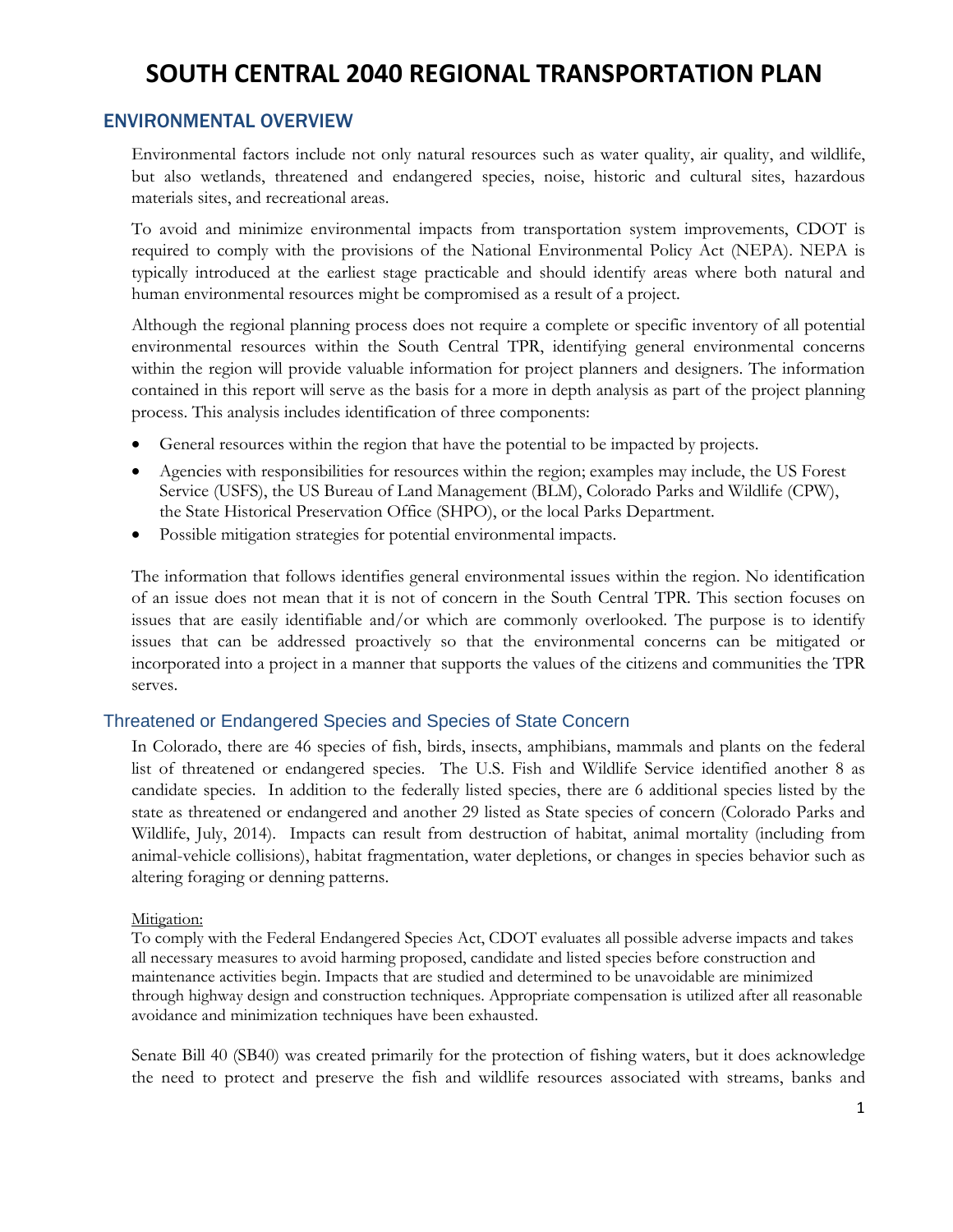riparian areas in Colorado. This is accomplished through erosion control, water contaminate control, discharge conditions, construction procedures, vegetation manipulation and noxious weed control. These measures, when properly used, can ensure that Colorado waters remain conducive to healthy and stable fish and wildlife populations which depend on the streams of Colorado.

The Migratory Bird Treaty Act (MBTA) protects all birds native to North America, with the exception of non-migratory upland game birds (e.g. quail, grouse, pheasant, turkey, etc.) and non-native birds (e.g., House Sparrow, European Starling, Rock Dove (common pigeon), and Eurasian Collared Doves). The MBTA states that it is "unlawful to pursue, hunt, take, capture, kill, possess, sell, purchase, barter, import, export, or transport any migratory bird, or any part, nest, or egg or any such bird." The MBTA currently protects over 800 species of birds that occur in the U.S. CDOT has developed a set of specifications (Spec. 240) that are designed to protect migratory birds and comply with the act.

Primary mitigation techniques to offset impacts to threatened or endangered species is determined through the Section 7 consultation process with the U.S. Fish and Wildlife Service.

### Air Quality

The Colorado Air Quality Control Commission, a division of the Colorado Department of Health and Environment (CDPHE), is responsible for developing and adopting a regulatory program to protect and improve air quality in Colorado. Typically, the commission is involved in the maintenance of the regulations through modification and revision. Much of the air quality management program currently is in place and has been adopted over time. New programs occasionally are considered by the commission. The commission oversees the implementation of the air quality programs. The commission is responsible for hearing appeals of the Air Pollution Control Division's implementation of the programs through permit terms and conditions and enforcement actions. Colorado's air quality management program regulates air pollutant emissions from stationary industrial sources, cars and light duty trucks, burning practices, street sanding and sweeping activities, and the use of prescribed fire. The air quality program also is focused on visibility, odor and transportation planning impacts to future air quality.

The Colorado Air Quality Control Commission distributed a "2012 Air Quality Data Report" from the Air Pollution Control Division addressing air quality issues and attainment designations in the state of Colorado. When discussing air quality in Colorado, the Air Quality Control Commission separates the state into six regions to more clearly address each region's air quality conditions and activities. Within the South Central TPR pollutants originate primarily from motor vehicle emissions, wood burning, street sanding operations, particulate matter PM<sub>10</sub> emissions from unpaved roads, coal mining, oil shale production, refineries, power plants, concrete batch plants, and sand/gravel mining/processing operations.

During the 1970s and 1980s, the U.S. Environmental Protection Agency (EPA) designated many Colorado cities and towns as nonattainment areas because the areas violated nationwide air quality standards. By the mid-1990s, all these areas came into compliance with the various standards. All areas have been re-designated. All areas within the South Central TPR are in attainment.

The re-designations are made possible by cleaner air, and through development and implementation of air quality management plans known as State Implementation Plans or "SIPs." These plans describe the nature of the air quality problems and the probable causes. The plans show projections of future pollutant levels and identify strategies to reduce these pollutants to acceptable levels.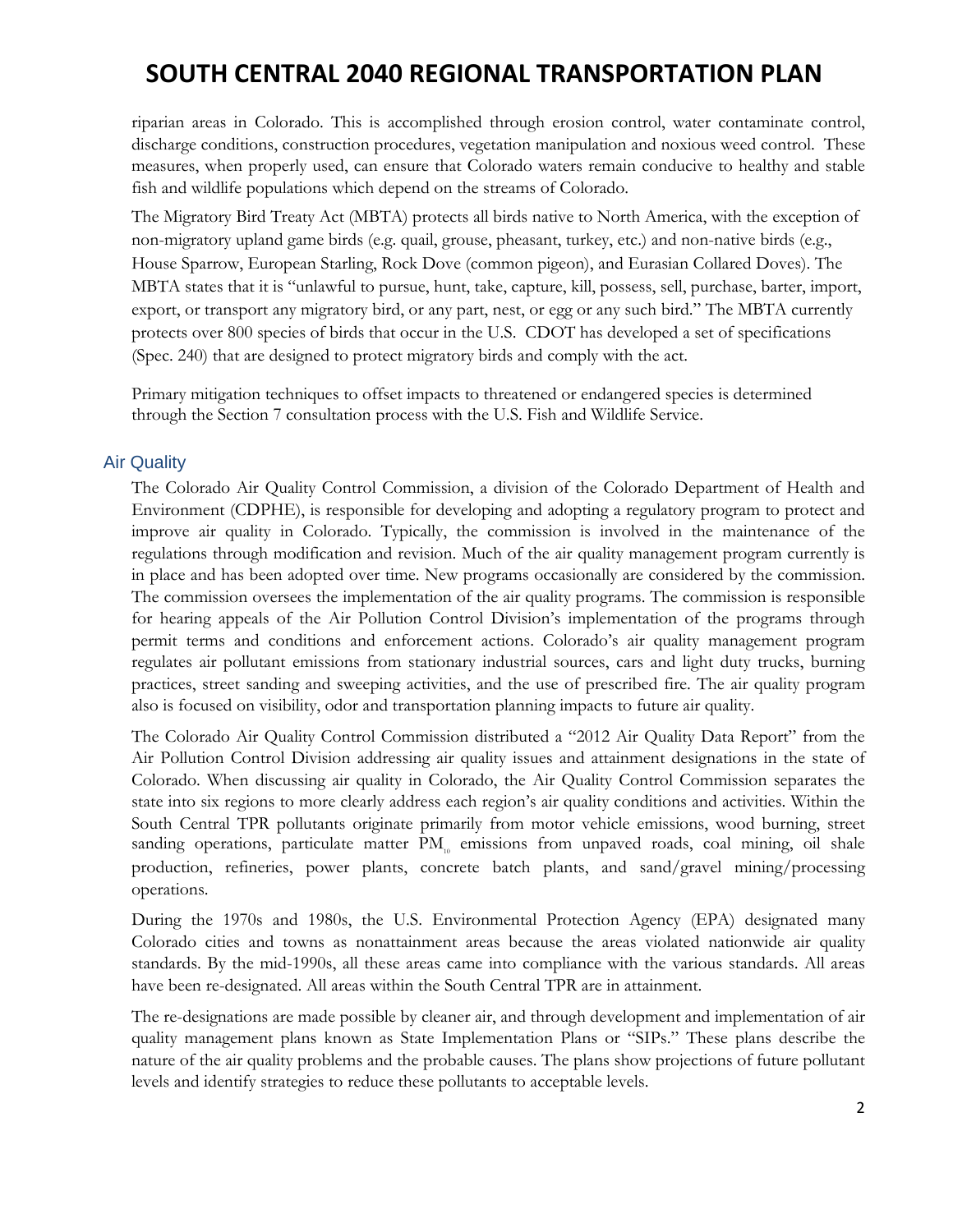In order to comply with the Clean Air Act (CAA), the State of Colorado adopted the following standards/regulations that relate to transportation projects, which in turn apply to the South Central:

- Ambient Air Quality Standards Regulation This regulation established ambient air quality standards for the state and dictates monitoring procedures and data handling protocols. It also identified nonattainment areas in the state, which have historically violated federal and state air quality standards.
- State Implementation Plan Specific Regulations This regulation defines specific requirements concerning air quality control strategies and contingency measures for non-attainment areas in the state.
- Transportation Conformity, Reg. No. 10 This regulation defines the criteria the Colorado Air Quality Control Commission uses to evaluate the consistency between state air quality standards/objectives, and transportation planning and major construction activities across the state, as defined in the state implementation plans.
- Street Sanding & Sweeping, Reg. No. 16 This regulation sets specific standards for street sanding and sweeping practices.

Historically and currently, all of the South Central Region is in compliance with the National Ambient Air Quality Standards (NAAQS) through past and current efforts in inspection, monitoring, enforcement and education.

### Water Quality/Wetlands

Colorado has four major river basins: Colorado, Missouri, Rio Grande, and the Arkansas. Within these basins are numerous creeks, tributaries, and ditches; as well as lakes, floodplains, and wetlands. The Arkansas River is the primary waterway in the region and is tributary to the Missouri. Major tributaries of the Arkansas include the Huerfano and Purgatoire Rivers. The Water Pollution Control Act of 1972, later amended to include the Clean Water Act (CWA), protects the waters of the TPR. This Act promulgated the National Pollution Discharge Elimination System (NPDES) and created water discharge standards to maintain the chemical, physical and biological integrity of the nation's waters. Protection of these waters is done through regulatory review and permits. The U.S. Environmental Protection Agency administers the CWA across the nation. The EPA gave authority to administer the CWA to the Colorado Department of Public Health and Environment. Therefore, any water quality permits required for transportation projects must be obtained through the state health department.

### Mitigation:

Some transportation projects that occur near highly sensitive water bodies, such as drinking water sources or impaired streams, can be required to implement best management practices to ensure that degradation of the water body does not occur.

Impacted wetlands are required to be mitigated on at least a 1:1 basis. For example, if five acres of wetlands are impacted, then five acres of wetlands must be replaced. The replacement wetlands are typically created as close to the impacted wetlands as possible and perform the same ecological and societal functions as the impacted wetlands. Wetland banks are becoming more prevalent and are available to purchase credits to replace impacted wetlands, if they are both in the same watershed.

### **Noise**

The FHWA Noise Abatement Criteria (NAC) define noise levels which, if approached or exceeded, require noise abatement consideration. FHWA requires all states to define at what value a predicted noise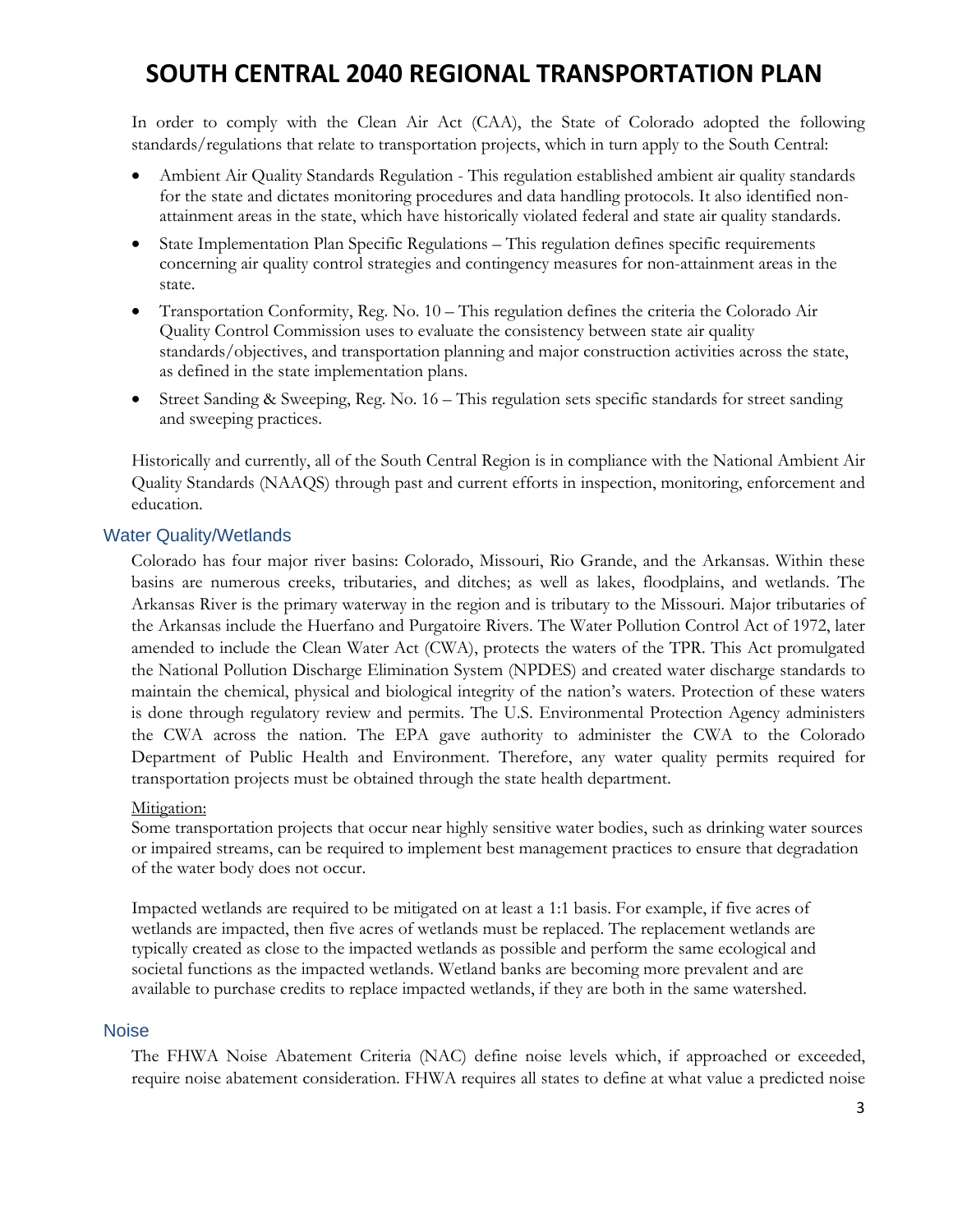level approaches the NAC, thus, resulting in a noise impact. CDOT has defined "approach" as 1dBA less than the FHWA NAC for use in identifying traffic noise impacts in traffic noise analyses.

Noise abatement guidelines also state that noise abatement must be considered when the noise levels "substantially exceed the existing noise levels." This criterion is defined as increases in the L(eq) of 10.0 dBA or more above existing noise levels. As existing higher-speed transportation facilities are widened or new facilities are constructed noise becomes a greater issue. Noise can also be an issue for lower-speed facilities where steep grades or a high percentage of trucks exist. As a result of potential impacts, a noise analysis is required for all projects involving federal funding that meet criteria defining projects likely to cause noise impacts.

#### Mitigation:

If noise impacts exceed the FHWA criteria, mitigation is evaluated based on its feasibility and reasonableness. Common noise mitigation techniques include walls and earthen berms separating traffic from other land uses.

### Historical/Archaeological Properties

Section 106 of the National Historic Preservation Act (NHPA) sets forth the process that federal agencies and their designated representatives must follow when planning undertakings that have the potential to affect significant historical and archaeological resources, known collectively as "historic properties." Typical historic resources include buildings, residential neighborhoods, commercial districts, agricultural complexes, bridges, canals, ditches, reservoirs, railroad lines and landscapes. Archaeological sites include surface scatters of chipped stone, ground stone or ceramic artifacts, architectural and nonarchitectural features (e.g., pit houses and fire hearth remains, respectively), or any area exhibiting evidence of intact subsurface cultural materials. More information on properties presently on or determined eligible for the National Register of Historic Properties is available on the website of History Colorado (formerly the Colorado Historical Society) at http://www.historycolorado.org/oahp.

### Mitigation:

The State Historic Preservation Officer (SHPO) must be consulted to determine if sites that have not been entered into the National Register of Historic Places are eligible for inclusion on that list. The SHPO must also be consulted to determine the effects projects may have on historic properties. In addition, over 40 Native American tribes have a historic interest in various parts of Colorado. The NHPA mandates that FHWA and CDOT consult with Native American tribes during the planning of federal-aid transportation projects both on and off Indian Reservations.

#### Paleontological Resources

Paleontological resources are non-renewable resources that include fossils (defined as the remains or traces of once-living organisms preserved in the geological record, generally more than 10,000 years old), some sub-fossil remains, and the geological context in which fossil or subfossil remains are found. Some fossils found in Colorado include the bones and tracks of vertebrates such as dinosaurs and mammoths, shells of marine invertebrates such as ammonites, and leaf impressions of prehistoric plants. Although paleontological resources specifically exclude any remains which are found in a human-oriented or archaeological context, they are protected under many of the same federal and state regulations as archaeological resources. Regulations specific to paleontological resources include the Paleontological Resources Preservation Act (PRPA) of 2009.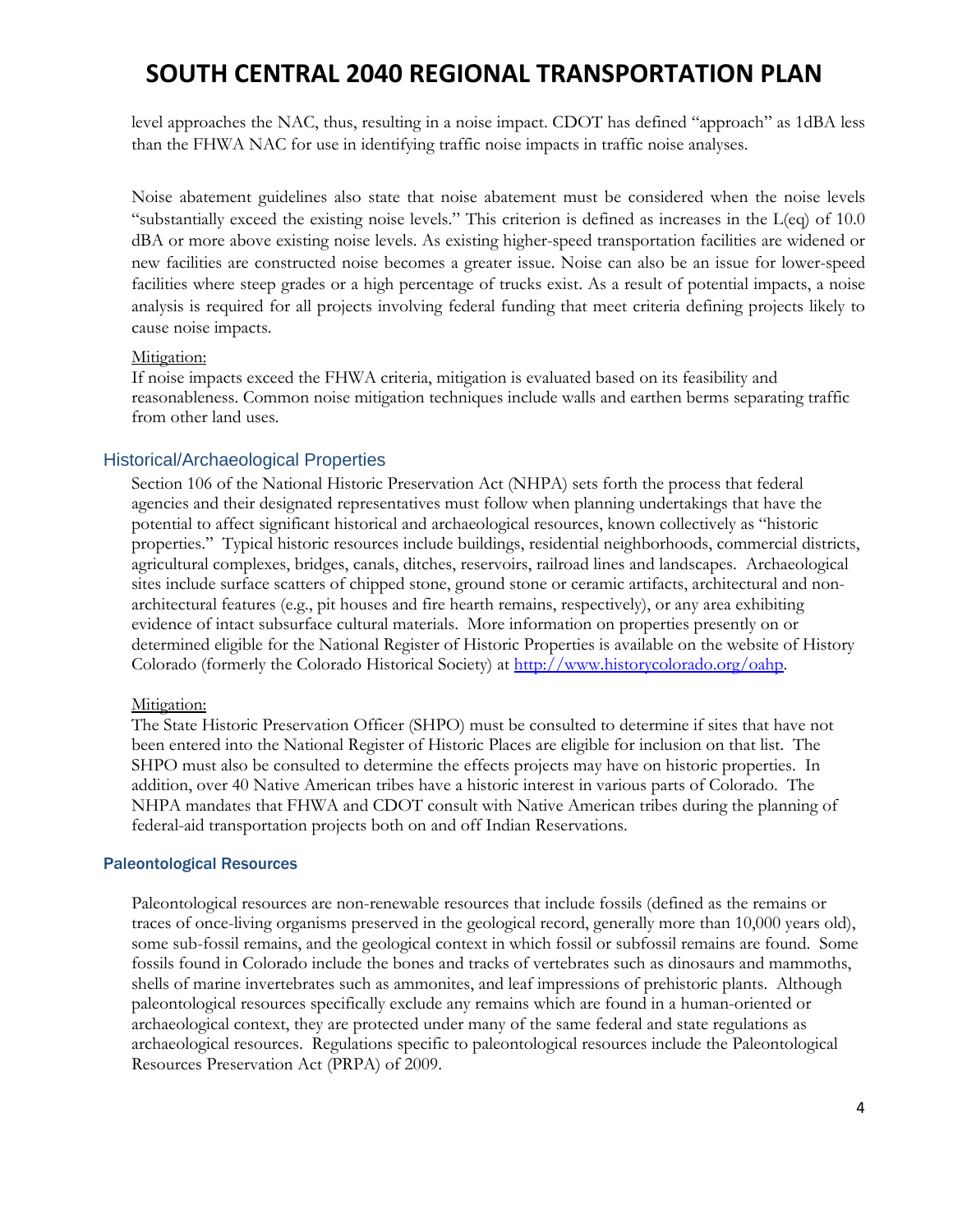Colorado is very rich in paleontological resources, but the density of those resources varies depending on the geology of the specific area being studied. For this reason, the first step in determining the paleontological sensitivity of a project area is to check its geology based on the best available maps. Mitigation:

If the project will be disturbing sensitive geologic units, a search of museum records and a pedestrian survey of the project area are conducted to determine whether any previously identified or new fossil localities, respectively, will be disturbed. Clearance or mitigation will then be recommended at the discretion of the trained and permitted paleontologist conducting the search and survey.

### Hazardous Materials

The potential to find hazardous materials during the construction of a transportation facility always exists. Hazardous materials are regulated under several programs, including: the Resource Conservation and Recovery Act (RCRA) and the Comprehensive Environmental Response, Compensation and Liability Act (CERCLA). Until specific transportation corridors and/or improvement projects are identified, no specific data collection at hazardous material sites is recommended at this time. Certain land uses frequently result in a higher potential for location of hazardous waste or materials. Examples of land uses often associated with hazardous materials include industrial and commercial activities such as existing and former mining sites; active and capped oil and gas drilling operations and pipelines; agricultural areas using chemical fertilizers, insecticides, and pesticides; and railroad crossings where there have been accidental cargo spills. Active, closed and abandoned landfill sites are also potential problem areas for transportation facility construction as are gasoline stations that potentially have leaking underground storage tanks.

### Mitigation:

Typical mitigation/remediation strategies associated with common hazardous materials encountered during construction are to remove the contaminated soil from the site and dispose of the materials appropriately or stabilize contamination on-site where possible. Depending upon the type of contamination, disposal can include solid waste landfills, hazardous waste landfills, or on-site treatment. The mitigation will also include a site-specific health and safety plan for construction workers that specifies how potentially hazardous materials will be handled.

### Environmental Permits

The following list of permits is meant to provide information needed to comply with basic environmental permitting requirements for construction activities. It is impossible to be all-inclusive and addressing every situation. These are just some of the more common permits associated with construction activities.

- County/State Air Permit (for construction activities, grading, clearing, grubbing)
- County/State Demolition Permit (these permits may also require a utility disconnect permit from your local utility department)
- Source Air Permit (APEN) (concrete batch plant, haul road, fuel storage tank)
- Sandblasting Permit
- Construction Dewatering Permit
- Sand & Gravel Permits (Certificate of Designation)
- Construction Storm Water Permit
- Compliance with a Municipality Separate Storm Sewer System (MS4) Permit